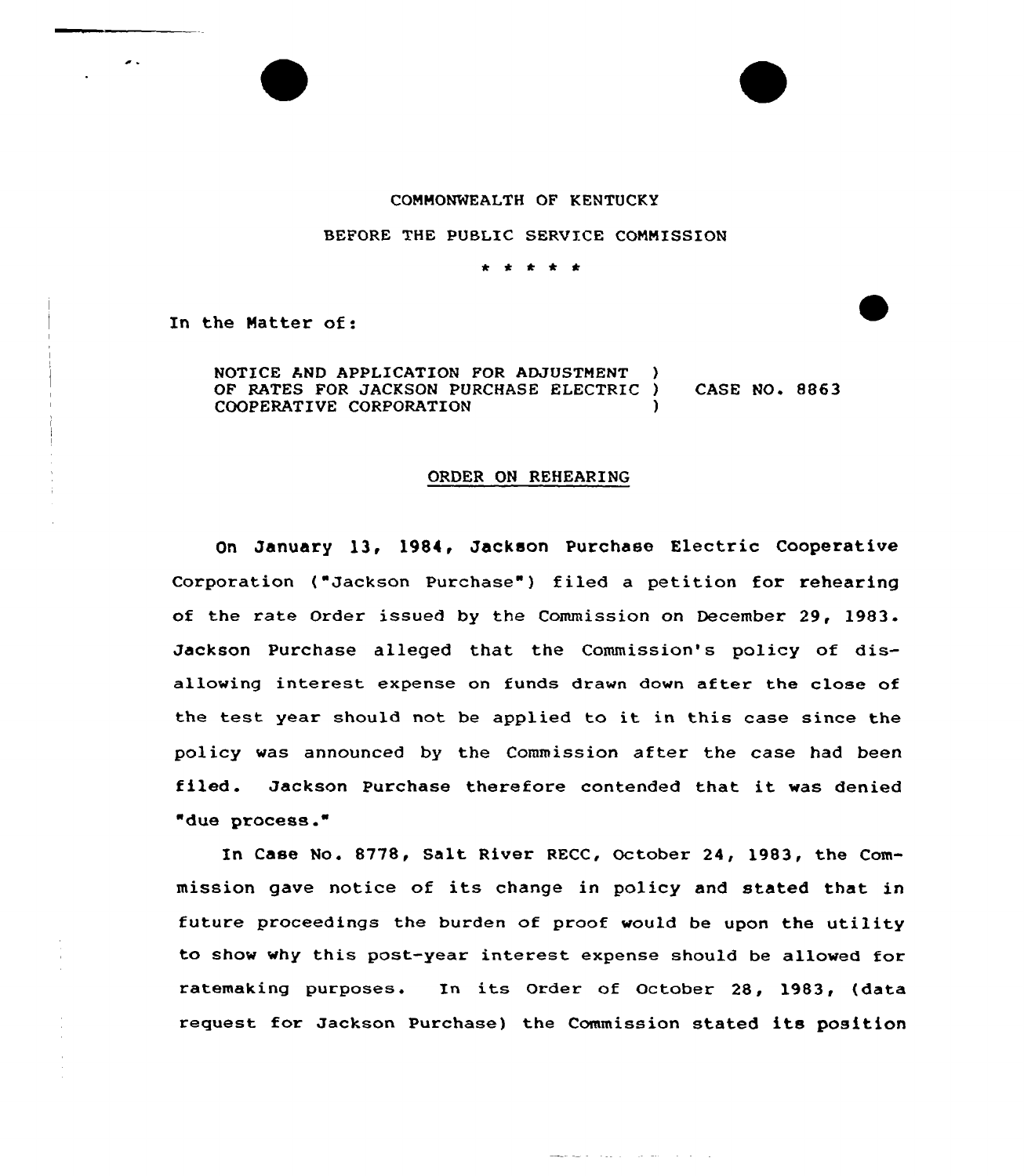on this matter and instructed Jackson Purchase to present any evidence it could in opposition thereto. Jackson Purchase did so in its data response of November 14, 1983, and presented additional testimony on the subject at the hearing before the Commission on December 8, 1983. However, to insure that the utility had been allowed to fully present its position, the Commission granted <sup>a</sup> limited rehearing whereby all parties could file written memoranda on this issue . Memoranda were received from Jackson Purchase and the Attorney General, the only intervenor in the case.

 $\sim$   $\sim$ 

The thrust of Jackson Purchase's argument is that it did not have sufficient "time" to address the effect of the Commission's new policy. However, this argument simply has no merit. Jackson Purchase was first notified of the Commission's policy on October 28, 1983. It then had <sup>17</sup> days to prepare and file <sup>a</sup> written response. Moreover, Jackson Purchase could have filed supplemental testimony up to the date of the hearing in this matter which was held on December 8, 1983. And at the hearing itself, Jackson Purchase was given every opportunity to explain why the Commission's policy should not be applied to it.

Jackson Purchase's real complaint appears to be not "lack of time to prepare," but simply that it disagrees with the Commission's new policy on disallowing interest expense on funds drawn down after the close of the test year. However, this policy was adopted to insure that electric consumers' rates reflect only the plant investment and related costs required to provide their service, and thereby provide a better matching between revenues,

 $-2-$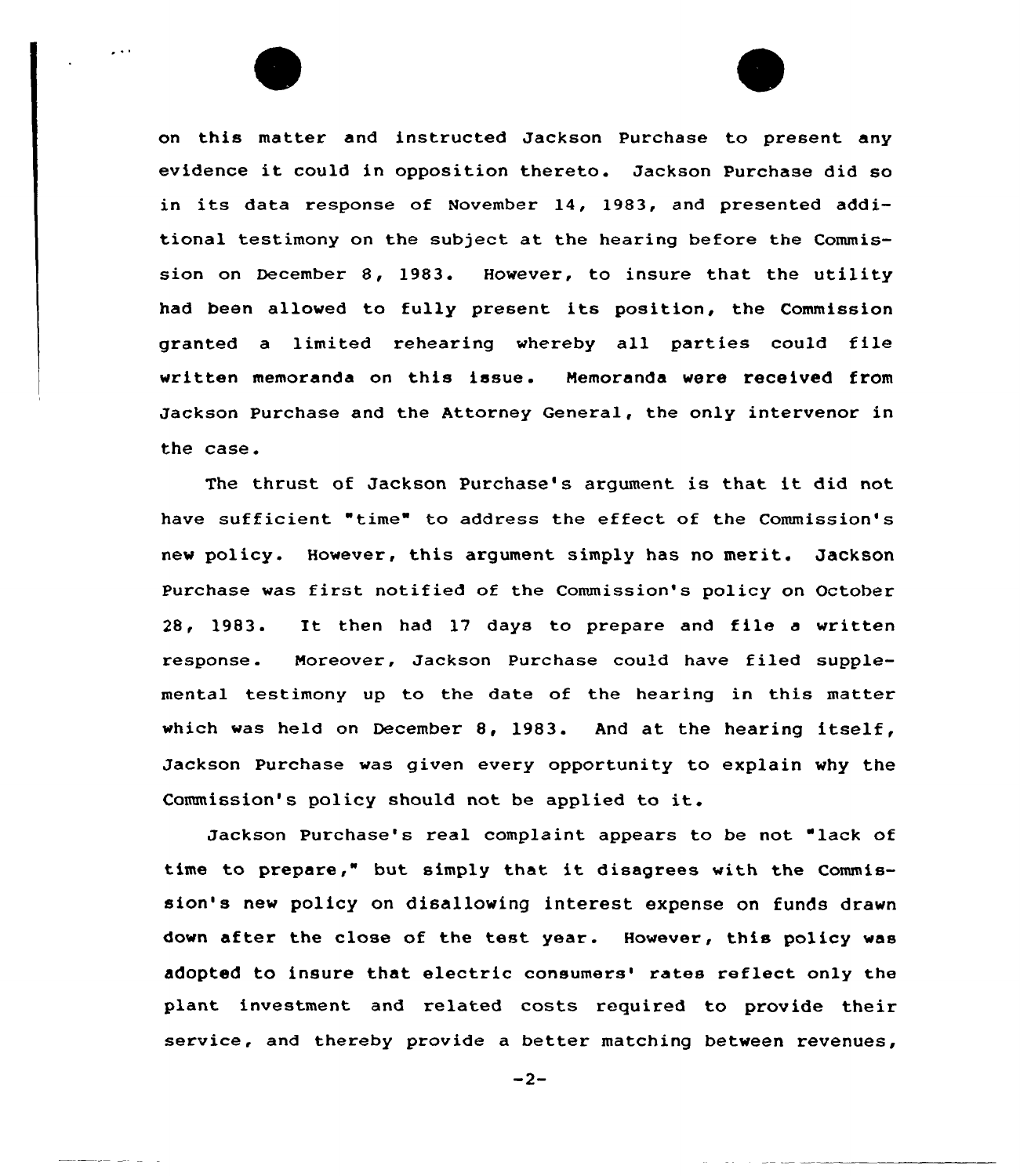expenses and investment. Such <sup>a</sup> policy is clearly in the public interest and the Commission reaffirms its intention to apply this policy on <sup>a</sup> case by case basis where warranted by the facts.

Jackson Purchase argues that the Commission was required to codify its policy into a formal regulation having general applicability to all utilities subject to its jurisdiction. However, this position would unnecessarily fetter the Commission's discretion in dealing with each particular rate case on its own merits. There may well be rate cases whexe the Commission will determine that the particular facts do not warrant application of its policy on interest expense. In Securities and Exchange Commission v. Chenery Corporation, 332 U.S. 194, 202-203 (1947), the Supreme Court of the United States recognized this point when it refused to require <sup>a</sup> federal regulatory agency to codify all of its policies into regulation form:

[T] he agency may not have had sufficient experience with a particular problem to warrant rigidifying its tentative judgment into a hard and fast rule. Or the problem may be so specialized and varying in nature as to be impossible of capture within the boundaries of a In those situations, the agency must retain power to deal with the problems on a case-bycase basis if the administrative process is to be effective.

Jackson Purchase's contention that the Commission is required to codify its new policy into a formal regulation clearly has no merit.

In the instant case, Jackson Purchase was given numerous opportunities to show why the Commission's policy on interest expense should not be applied to it in this case. It failed to meet its burden of proof on this issue, and the Commission's rate

 $-3-$